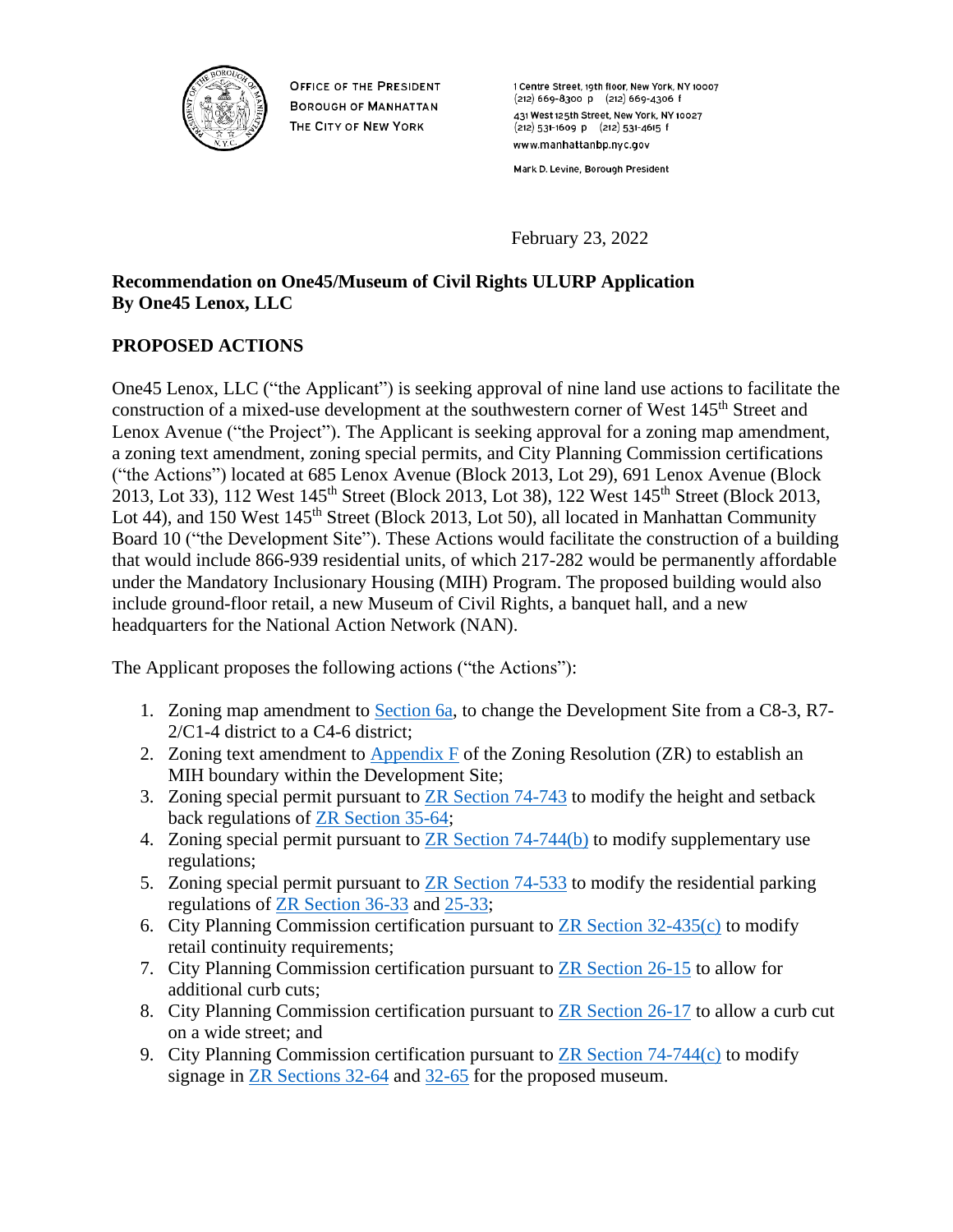**Recommendation on One45 / Museum of Civil Rights (ULURP Nos. C220134 ZMM, N220135 ZRM, C220136 ZSM, C220137 ZSM, N220138 ZCM, N220139 ZCM, C220142 ZSM, and N220143 ZCM) Page 2 of 11**

## **BACKGROUND**

## **Area Context**

The Development Site is located within Manhattan Community District 10 in Central Harlem. The site is located at the southwestern corner of West 145<sup>th</sup> Street and Lenox Avenue, extending south along Lenox Avenue to West  $144<sup>th</sup>$  Street and west along West  $145<sup>th</sup>$  Street and ending about 160 feet east of Adam Clayton Powell, Jr. Boulevard. The site is several hundred feet to the south and west of the Harlem River, which separates Manhattan and The Bronx.

There are several landmarks and destinations in proximity to the Development Site, including the 369th Regiment Armory (0.3 miles away, or a 5-minute walk); Brigadier General Charles Young Playground (adjacent to the Development Site on Lenox Avenue)<sup>1</sup> and the Jackie Robinson Play Center (0.5 miles or a 10-minute walk). The site is also located near the Harlem Heights, Sugar Hill, St. Nicholas, and Dorrance Brooks Square Historic Districts.

The Development Site is adjacent to the 145<sup>th</sup> Street subway station along the 3 line. This station is the only one in the subway system that cannot accommodate a full-length (10-car) train. The existing platforms only allow passengers to board and/or alight from the first five cars. The site is also close to bus stops for the M1, M2, M7, M102, and Bx19 routes.

The area around the Development Site is subject to numerous complaints from residents regarding traffic. Residents have repeatedly stated that traffic congestion is an issue after baseball games at Yankee Stadium, which is one mile, or a 9-minute drive away. They have also reported issues with finding parking on residential side streets.

Harlem experiences higher rates of asthma than the rest of Manhattan and the city. Harlem's rate of childhood asthma was 565.4 per 10,000 residents, and its adult asthma rate was 269.4 per 10,000 residents (compared to a citywide average of 215.3 and 99.1 respectively).<sup>2</sup> Harlem's air quality is similar compared to the borough and city. The fine particulate matter (PM2.5) measurement for Harlem in 2020 was 6.4, compared to 7.2 for Manhattan and 6.1 for New York City.<sup>3</sup> The data shows that higher rates of asthma and poor air quality have been consistent problems in the community since at least 2009.

The Development Site is across the street from Brigadier General Charles Young Playground (6.4 acres) and is 0.5 miles away from the Jackie Robinson Park and Recreation Center (12.7 acres). St. Nicholas Park (22.7 acres) is located southwest of the Development Site (0.7 miles or a 15-minute walk). Around the Development Site are several pocket parks, playgrounds, and other green spaces. However, Central Harlem ranks 34th out of 59 community districts in the city in terms of its resident-to-open-space ratio, and the area around the Development Site is deemed as underserved by open space according to CEQR guidelines.<sup>4</sup>

<sup>1</sup> [Charles Young was posthumously promoted to Brigadier General effective February 1, 2022.](https://www.wtvq.com/army-promotes-kentuckys-charles-young-to-brigadier-general-postuhumously/)

<sup>&</sup>lt;sup>2</sup> Asthma and the Environment in Central Harlem – Morningside Heights. NYC Health Environment & Health Data [Portal.](https://a816-dohbesp.nyc.gov/IndicatorPublic/Report/ServerSideReport.aspx?reportid=78&geotypeid=3&geoentityid=302&boroughid=3)<br><sup>3</sup> Ibid.

<sup>4</sup> [Manhattan Community District 10 Profile.](http://www.nyc.gov/html/mancb10/downloads/pdf/mancbb_disctict_10_profile.pdf)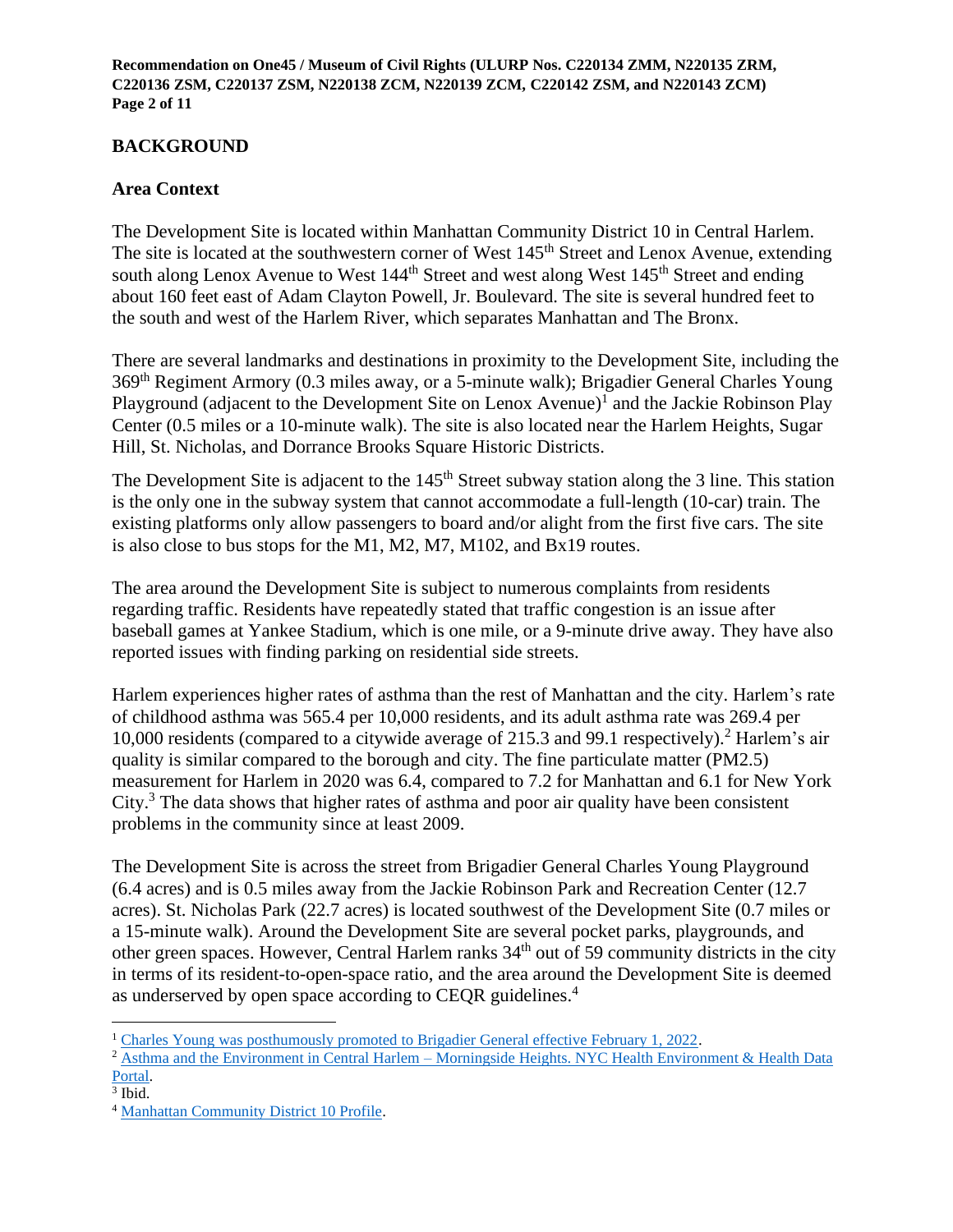**Recommendation on One45 / Museum of Civil Rights (ULURP Nos. C220134 ZMM, N220135 ZRM, C220136 ZSM, C220137 ZSM, N220138 ZCM, N220139 ZCM, C220142 ZSM, and N220143 ZCM) Page 3 of 11**

The Applicant has stated that they have given commercial tenants who are currently occupying the site the option to return to the Development Site after completion of the Project. Some commercial tenants have indicated that they would return, while others have asked the Applicant for assistance finding other spaces in Harlem.

### **Recent Zoning Proposals in Area**

### *2007 Rezoning Action*<sup>5</sup>

In 2007, the western portion of the block on which the Development Site is located (Adam Clayton Powell Jr. Boulevard between West 145th and West 144th Streets) was rezoned from C8- 3 and R7-2/C1-4 to C4-4D.<sup>6,7</sup> The properties affected by this previous rezoning are not the subject of the current application. They include three buildings with ground-floor retail that have not been redeveloped since the rezoning.

## *2020 Lenox Terrace Rezoning Application*<sup>8</sup>

In 2017, a rezoning was proposed for the Lenox Terrace housing complex, located several blocks to the south of the Development Site. This proposal called for the construction of five mixed-use buildings that would have included 1,600 residential units, some of which would have been permanently affordable under MIH. The Lenox Terrace proposal was met with opposition from local stakeholders, who found it to be out of context with the neighborhood. Residents were also particularly concerned about the potential for the development to accelerate neighborhood gentrification. The proposal was rejected by the New York City Council Subcommittee on Zoning and Franchises in 2020.<sup>9</sup>

## **PROPOSED DEVELOPMENT**

The Applicant first approached the Department of City Planning (DCP) with their intent to redevelop the Development Site in 2015 and assembled the site through a series of private acquisitions that took place in 2021. The proposed Actions would facilitate the construction of two mixed-use 30-story, 363-foot-tall buildings (not including a 30-foot mechanical bulkhead atop the eastern tower, Building 1). The development team has presented two possible massing options: one with a residential podium that would yield 939 residential units; or a building with a commercial podium that would yield 866 residential units (see Tables 1 and 2). The towers would be erected above an 85-foot-tall podium. The two buildings would include 217-282 permanently affordable under MIH (depending on which massing option is selected) as well as ground-floor retail space. Building 1 would include a new headquarters for the National Action Network (NAN) and a banquet hall. A Museum of Civil Rights, four stories and 85 feet in height, would be located between the two towers. The total proposed floor area for the Project is approximately 867,000 square feet.

 $5 \text{ } \text{C}050414 \text{ ZMM} - \text{West } 145^{\text{th}} \text{ Street Rezoning}.$ 

<sup>6</sup> [City Planning Commission Report C050414 ZMM, February 7, 2007.](https://www1.nyc.gov/assets/planning/download/pdf/about/cpc/050414.pdf)

<sup>7</sup> [New York City Council Resolution 0791-2007.](https://legistar.council.nyc.gov/LegislationDetail.aspx?ID=446924&GUID=CD6F940F-2687-46BE-BE56-B708A48A7A01)

<sup>8</sup> [C200050 ZSM, N200051 ZRM, C200052 ZMM, N200053 ZAM, C200054 ZSM –](https://www1.nyc.gov/assets/planning/download/pdf/about/cpc/200050.pdf) Lenox Terrace.

<sup>9</sup> [LU 0632-2020.](https://legistar.council.nyc.gov/LegislationDetail.aspx?ID=4326360&GUID=D1A18C2B-0398-4B69-8617-17E9B796A84A&Options=ID|Text|&Search=)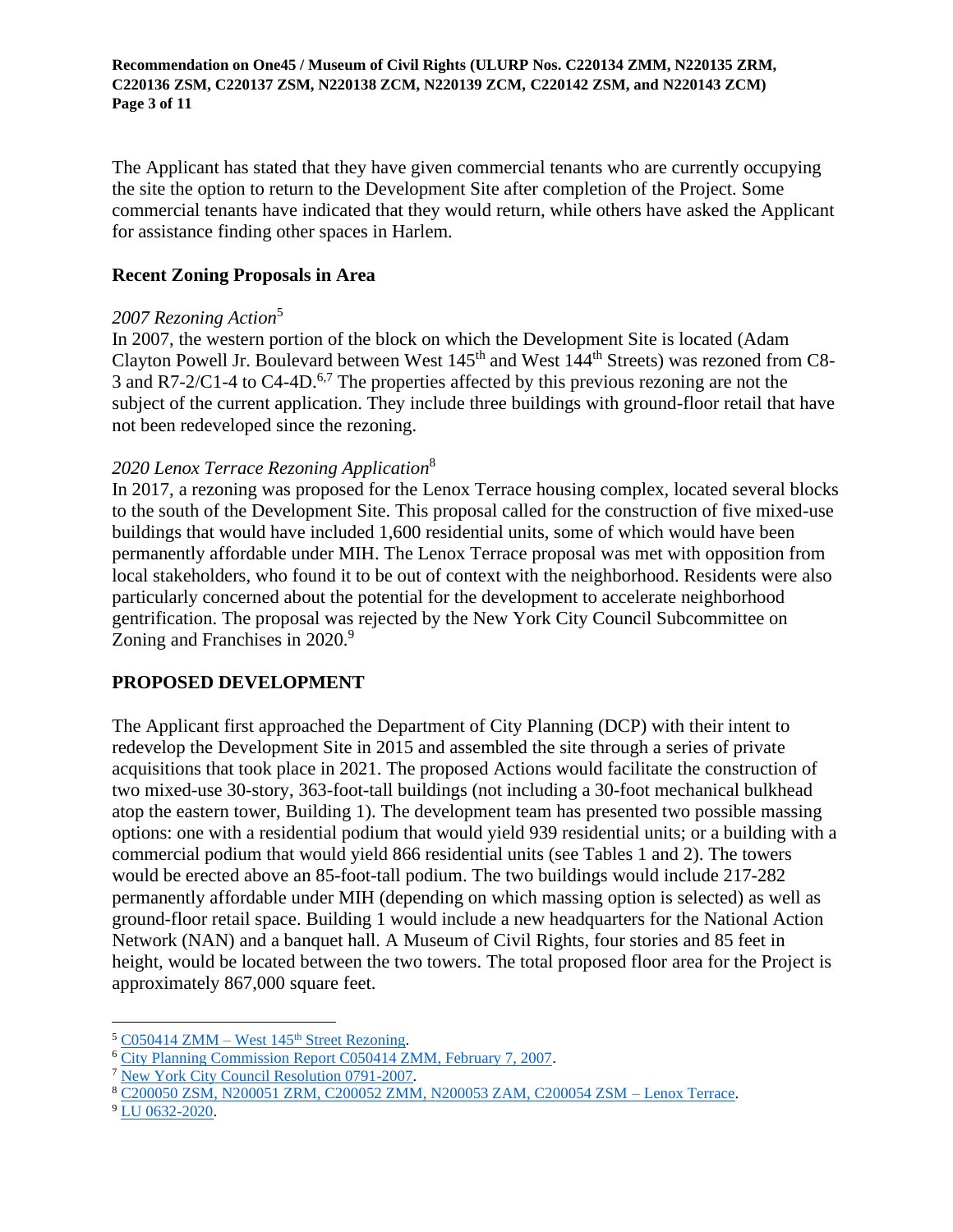**Recommendation on One45 / Museum of Civil Rights (ULURP Nos. C220134 ZMM, N220135 ZRM, C220136 ZSM, C220137 ZSM, N220138 ZCM, N220139 ZCM, C220142 ZSM, and N220143 ZCM) Page 4 of 11**

| Use                                | <b>Residential Podium</b> | <b>Office Podium</b> |
|------------------------------------|---------------------------|----------------------|
| Residential units                  | 939                       | 866                  |
| Affordable residential units       | 235-282                   | 217-260              |
| Parking spaces (total number)      | 141                       | 130                  |
| Bike parking spaces (total number) | 452-472                   | 452-472              |

## **Table 1: Proposed Building Program Scenarios**

| Use                            | <b>Residential Podium</b> | <b>Office Podium</b> |
|--------------------------------|---------------------------|----------------------|
| Residential units              | 741,714                   | 684,358              |
| Museum                         | 48,015                    | 48,015               |
| Office/commercial              | 17,710                    | 75,018               |
| Banquet hall/event space       | 17.291                    | 17,291               |
| Retail                         | 41.991                    | 41,991               |
| <b>Total Gross Square Feet</b> | 866,721 GSF               | 866,673 GSF          |

# **Table 2: Proposed Square Footage Allocation Scenarios**

Under the Applicant's current proposal, 182 (21%) of the residential units would be studio apartments and 450 (52%) would be one-bedroom apartments. 234 (27%) of the proposed units would be family-sized, two- and three-bedroom apartments. The Applicant has indicated that they would select MIH Option 1, which would require 25% of units to be affordable at an average of 60% AMI, and that 10% of units to be affordable at an average of 40% AMI (see Table 3). At the lower end of these AMI bands, an individual earning \$33,440 would pay \$598 in monthly rent for a studio apartment. At the higher end, a family of four earning \$50,160 would pay \$1,653 in monthly rent for a three-bedroom apartment.<sup>10</sup> Under MIH Option 1, 217-260 of the residential units would be affordable. The Applicant has stated that they will maintain the same bedroom mix percentages for both the affordable and the market rate portions of the development. This MIH option would therefore yield 46-55 affordable studios, 113-135 affordable one-bedroom apartments, and 58-70 affordable two- and three-bedroom apartments.

# **Table 3: MIH Option 1**<sup>11</sup>

| <b>Affordable Floor Area</b><br><b>Required</b> | <b>Weighted Average of</b><br><b>Income Bands</b> | <b>Limitations</b>                                                                                                   |
|-------------------------------------------------|---------------------------------------------------|----------------------------------------------------------------------------------------------------------------------|
| 25% of residential floor area                   | 60% Area Median Income<br>(AMI) or lower          | • No more than three income<br>bands<br>$\bullet$ 10% floor area at 40%<br>AMI<br>• No income band above<br>130% AMI |

<sup>10</sup> 2021 [HPD AMI Guidelines.](https://www1.nyc.gov/site/hpd/services-and-information/area-median-income.page)

<sup>11</sup> [Mandatory Inclusionary Housing Fact Sheet.](https://www1.nyc.gov/assets/hpd/downloads/pdfs/services/mih-fact-sheet.pdf)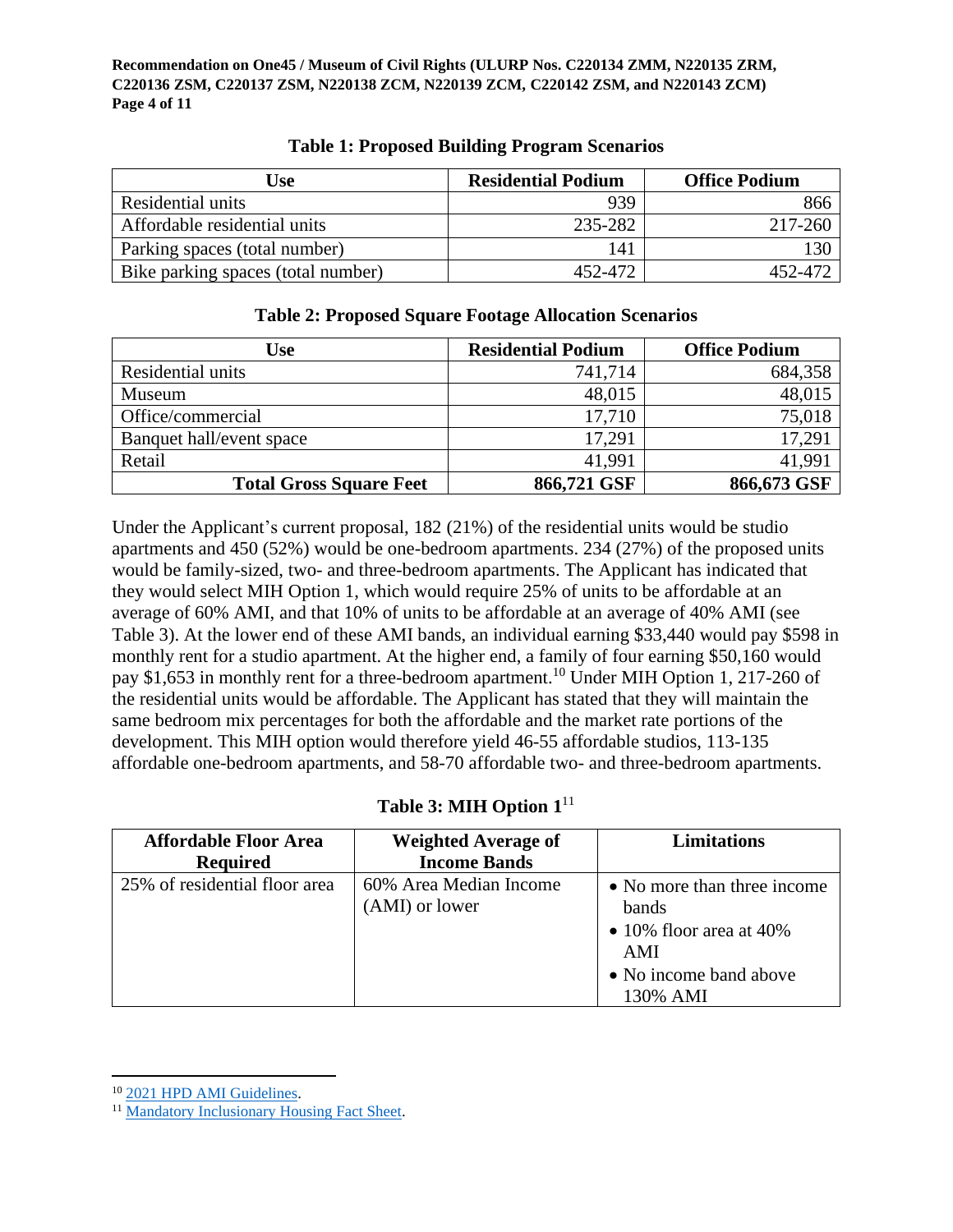**Recommendation on One45 / Museum of Civil Rights (ULURP Nos. C220134 ZMM, N220135 ZRM, C220136 ZSM, C220137 ZSM, N220138 ZCM, N220139 ZCM, C220142 ZSM, and N220143 ZCM) Page 5 of 11**

### **Restrictive Declaration**

The Applicant has submitted a draft of a restrictive declaration, which defines the Project as a "large-scale general development" consistent with the proposed actions and limits the community facility use to a museum.

### **Site Description**

The Development Site currently consists of vacant land, a shuttered gas station, an active gas station that also provides parking for area residents, and several active commercial, retail, and community facility uses (see Table 4). The Development Site is zoned C8-3, R7-2 with a C1-4 commercial overlay. C8 districts do not permit residential uses and would not permit a museum.<sup>12</sup> The portion of the Development Site that is zoned R7-2 and C1-4 is on Lenox Avenue and West 144<sup>th</sup> Street. This portion of the Development Site is 9,992 square feet and is the only portion of the Development Site that would allow residential use.

| Lot | <b>Address</b>             | <b>Current Uses</b>            | <b>Existing Zoning</b> | Lot Area |
|-----|----------------------------|--------------------------------|------------------------|----------|
|     |                            |                                |                        | (SF)     |
| 29  | 685 Lenox Avenue           | NAN headquarters, Sweet        | $C8-3$ , R7-2/C1-4     | 15,170   |
|     |                            | Mama's restaurant, Timbuktu    |                        |          |
|     |                            | Islamic Center, commercial and |                        |          |
|     |                            | retail                         |                        |          |
| 33  | 691 Lenox Avenue           | Vacant land                    | $C8-3$                 | 4,813    |
| 38  | 112 West $145^{\text{th}}$ | Commercial and retail          | $C8-3$                 | 15,986   |
|     | <b>Street</b>              |                                |                        |          |
| 44  | 122 West 145 <sup>th</sup> | Vacant gas station             | $C8-3$                 | 13,988   |
|     | <b>Street</b>              |                                |                        |          |
| 50  | 150 West 145 <sup>th</sup> | Gas station/parking            | $C8-3$                 | 18,884   |
|     | Street                     |                                |                        |          |

## **Table 4: Existing Site Details**

The surrounding area is predominately zoned R7-2 with multifamily residential buildings that average five to six stories in height. There are large residential complexes that are very close to the Development Site, including Esplanade Gardens, which is located at the northeast corner of West 145th Street and Lenox Avenue; New York City Housing Authority's (NYCHA) Drew-Hamilton Houses, which are 1,000 feet to the west; and Savoy Park Apartments, 1,000 feet to the south of the Development Site. Each of these developments varies in height from 15-30 stories. Although these buildings follow a tower-in-the-park design, none exceeds the height of the proposed development. The highest tower is 246 feet, 117 feet shorter than what the Applicant proposes to build. Additionally, there are large developments planned across the Harlem River in the Bronx, including Bronx Point at 65 East 149<sup>th</sup> Street, which would provide approximately 540 residential units and 355 and 399 Exterior Street, which would provide approximately 2,000 residential units.

<sup>12</sup> [ZR 22-14 Use Group 4.](https://zr.planning.nyc.gov/article-ii/chapter-2/22-14)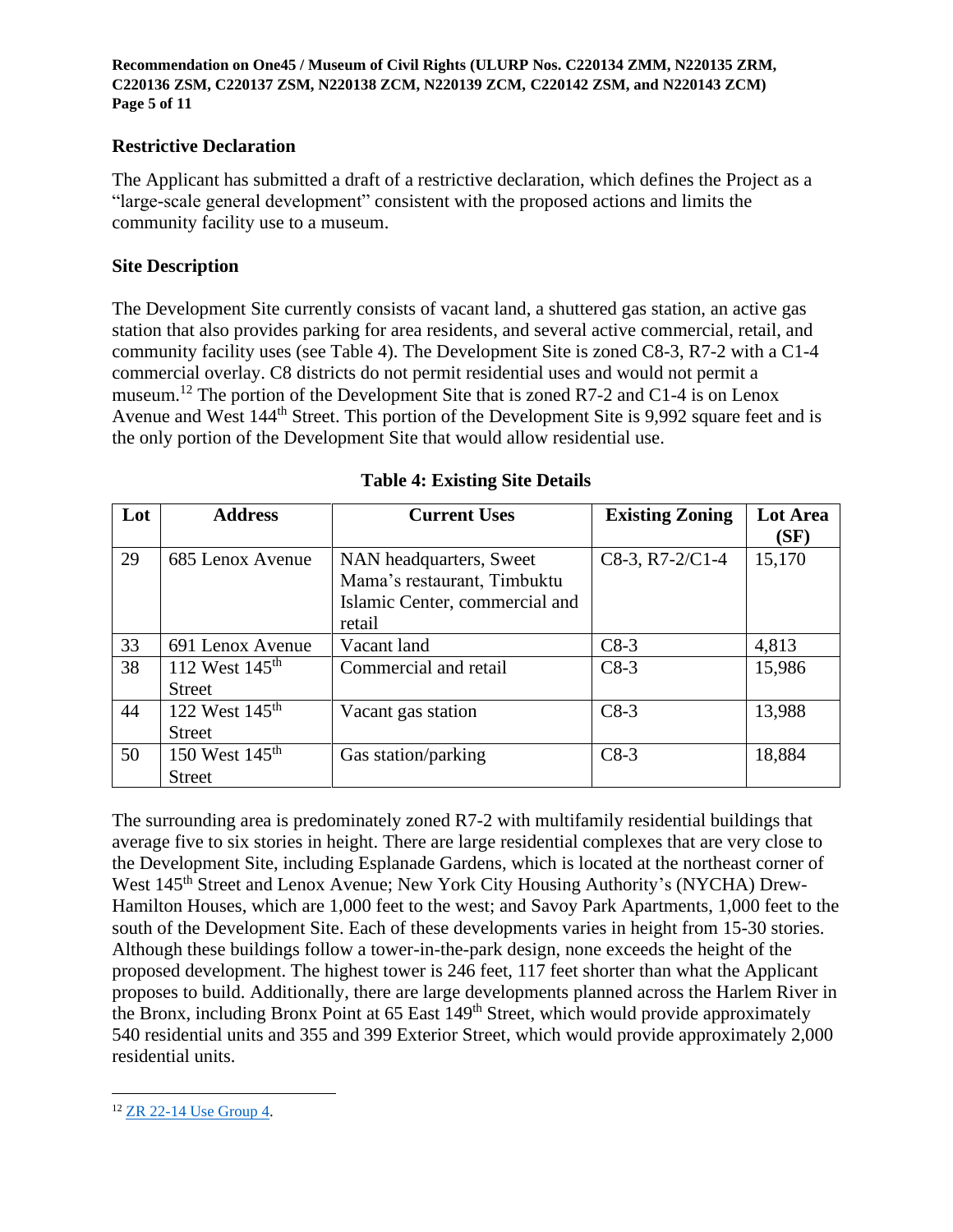#### **Recommendation on One45 / Museum of Civil Rights (ULURP Nos. C220134 ZMM, N220135 ZRM, C220136 ZSM, C220137 ZSM, N220138 ZCM, N220139 ZCM, C220142 ZSM, and N220143 ZCM) Page 6 of 11**

The Development Site is located on West 145<sup>th</sup> Street, a major east-west thoroughfare across Northern Manhattan, and one of the primary commercial corridors for the area. Lenox Avenue (where the Development Site is also located) is a major north-south throughfare which leads south to 125<sup>th</sup> Street, the major business and cultural center of Harlem. To the east is the 145<sup>th</sup> Street Bridge which crosses the Harlem River and connects the neighborhood to the Bronx. The easternmost portion of the Development Site (at West 145<sup>th</sup> Street and Lenox Avenue) is within the 0.2% annual chance floodplain.

# **COMMUNITY BOARD RESOLUTION**

Manhattan Community Board 10 held two public hearings on December 16, 2021 and December 27, 2021. At the public hearings, numerous members of the Community Board, the public, and local elected officials voiced their opposition to the proposed Actions.

At its Full Board meeting on January 5, 2022, Manhattan Community Board 10 voted to recommend disapproval of the application by a vote of 35 in favor (of disapproval), zero opposed, zero abstentions, and two recusals. Community Board 10 did not include any conditions in their resolution, but cited numerous concerns with the proposal, including:

- 1. A lack of affordable units and concerns about the affordability of those units;
- 2. The proposed apartment ratio is not consistent with the needs of the community;
- 3. The proposed increase in density would exacerbate existing transportation concerns;
- 4. A lack of clarity on the proposed community benefits;
- 5. The risk of displacement of residents in the vicinity of the proposed development;
- 6. The potential risk of displacement would adversely affect the area's representation at the local, state, and federal levels; and
- 7. The Applicant's lack of preparedness regarding questions from community members.

Community Board 10 stated that they support efforts to construct affordable housing in the district, particularly family-sized units. The Board has also noted that the area in and around the Development Site should be improved. Board members and individuals who testified at the Board's public hearings raised concerns regarding the safety of residents, including poor street lighting, dangerous street conditions due to vehicular traffic, and crime.<sup>13</sup>

# **BOROUGH PRESIDENT'S COMMENTS**

I share the community's concerns about the quantity and depth of affordability as well as the environmental impacts of this project. I also understand that there is a desperate shortage of affordable housing in Harlem, forcing many long-term residents to leave the neighborhood in search of lower rents elsewhere. With very few undeveloped City-owned sites remaining in the neighborhood, it is thus critical that new development on privately owned sites include the maximum number of affordable units.

<sup>13</sup> [Community Board 10 Resolution.](https://cbmanhattan.cityofnewyork.us/cb10/wp-content/uploads/sites/11/2022/01/RESOLUTION-Land-Use-One-45-Museum-of-Civil-Rights-January-012022.docx-1-1.pdf)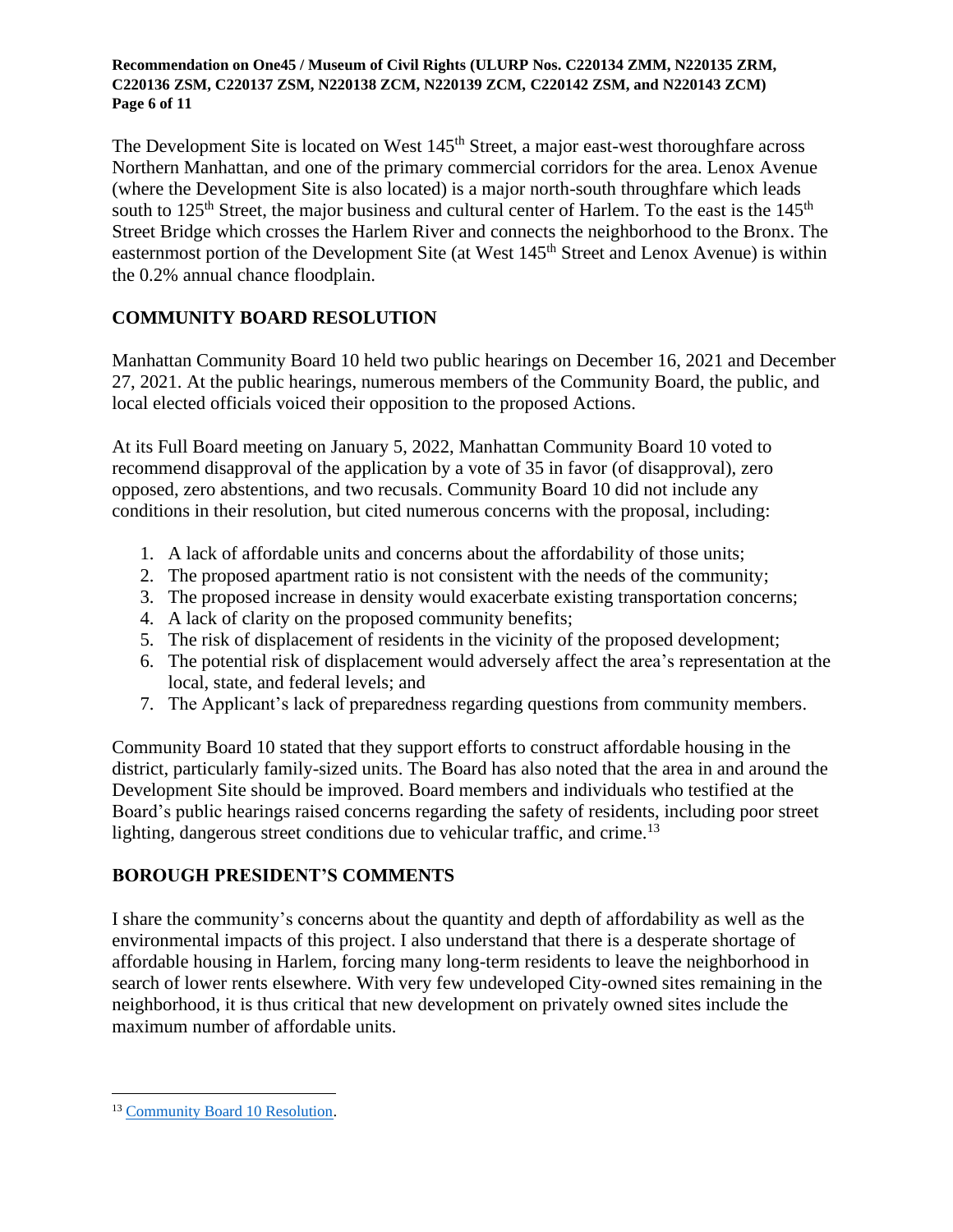#### **Recommendation on One45 / Museum of Civil Rights (ULURP Nos. C220134 ZMM, N220135 ZRM, C220136 ZSM, C220137 ZSM, N220138 ZCM, N220139 ZCM, C220142 ZSM, and N220143 ZCM) Page 7 of 11**

The as-of-right option on the Development Site would yield zero affordable units and would likely include a self-storage facility. This development scenario would be a terrible misuse of a prime location on a prominent street next to mass transit.

While, for these reasons, a rezoning on the site might help achieve critical goals for the community, I believe that the Project as currently proposed is unacceptable for a variety of reasons.

## **Affordable Housing and Residential Unit Mix**

I urge the Applicant to listen to community recommendations and increase the overall number of affordable units, deepen the AMI levels, and redistribute unit size to accommodate Harlem families. While the current proposal does not include City subsidies, the Applicant has indicated that they have been speaking to various agencies regarding subsidies to fund more affordable units. By securing subsidies or through other means, the applicant should increase the number of permanently affordable units to at least 50% of the total number of units. I am pleased that at the request of my office, the Applicant has committed to a 50% community preference for the building's affordable units, which would help ensure that one of the most impactful contributions of this development is available to the local community. However, the Applicant must strengthen their affordable housing commitment to better respond to the community's needs, including providing units at AMI levels that reflect community needs.

The current mix of apartment size disproportionally favor studios and one-bedrooms. During Community Board 10's hearings, Board members and participants stressed the need for affordable housing for families. Since 2015, Harlem has seen only slight increases in twobedroom units and small growth in three-bedroom units (2.8% and 10.0%, respectively).<sup>14</sup> I therefore urge the Applicant to adjust the unit mix to increase family-sized units and better reflect the needs of Harlem residents.

## **Transportation**

The Development Site is located above the 145<sup>th</sup> Street station on the number 3 subway line. This station cannot accommodate a full-length train. The Harlem-148<sup>th</sup> Street bound platform only allows passengers to exit (the following station is the line's terminal), while the Brooklynbound platform allows passengers to both enter and exit. The station is not accessible.

I understand that the Applicant has contacted the Metropolitan Transportation Authority (MTA) regarding potential improvements to the 145<sup>th</sup> Street station. The Applicant received confirmation from the MTA that the agency would not request improvements at the station. I find this determination very troubling, particularly as the City has renewed its efforts to make our transit system more accessible through initiatives like Zoning for Accessibility. The Applicant expects that up to 2,000 new residents will live in their new building when the Project is completed. I therefore urge the Applicant and the MTA to continue discussions on how to further improve the 145<sup>th</sup> Street station and provide better access for commuters with disabilities.

<sup>&</sup>lt;sup>14</sup> [Furman Center.](https://app.coredata.nyc/?mlb=true&ntii=&ntr=&mz=14&vtl=https%3A%2F%2Fthefurmancenter.carto.com%2Fu%2Fnyufc%2Fapi%2Fv2%2Fviz%2F98d1f16e-95fd-4e52-a2b1-b7abaf634828%2Fviz.json&mln=false&mlp=true&mlat=40.811669&ptsb=&nty=&mb=roadmap&pf=%7B%22subsidies%22%3Atrue%2C%22minYearBuilt%22%3A%222011%22%2C%22maxYearBuilt%22%3A%222021%22%2C%22minUnitCount%22%3A%220%22%7D&md=map&mlv=false&mlng=-73.957018&btl=Community%20District&atp=properties)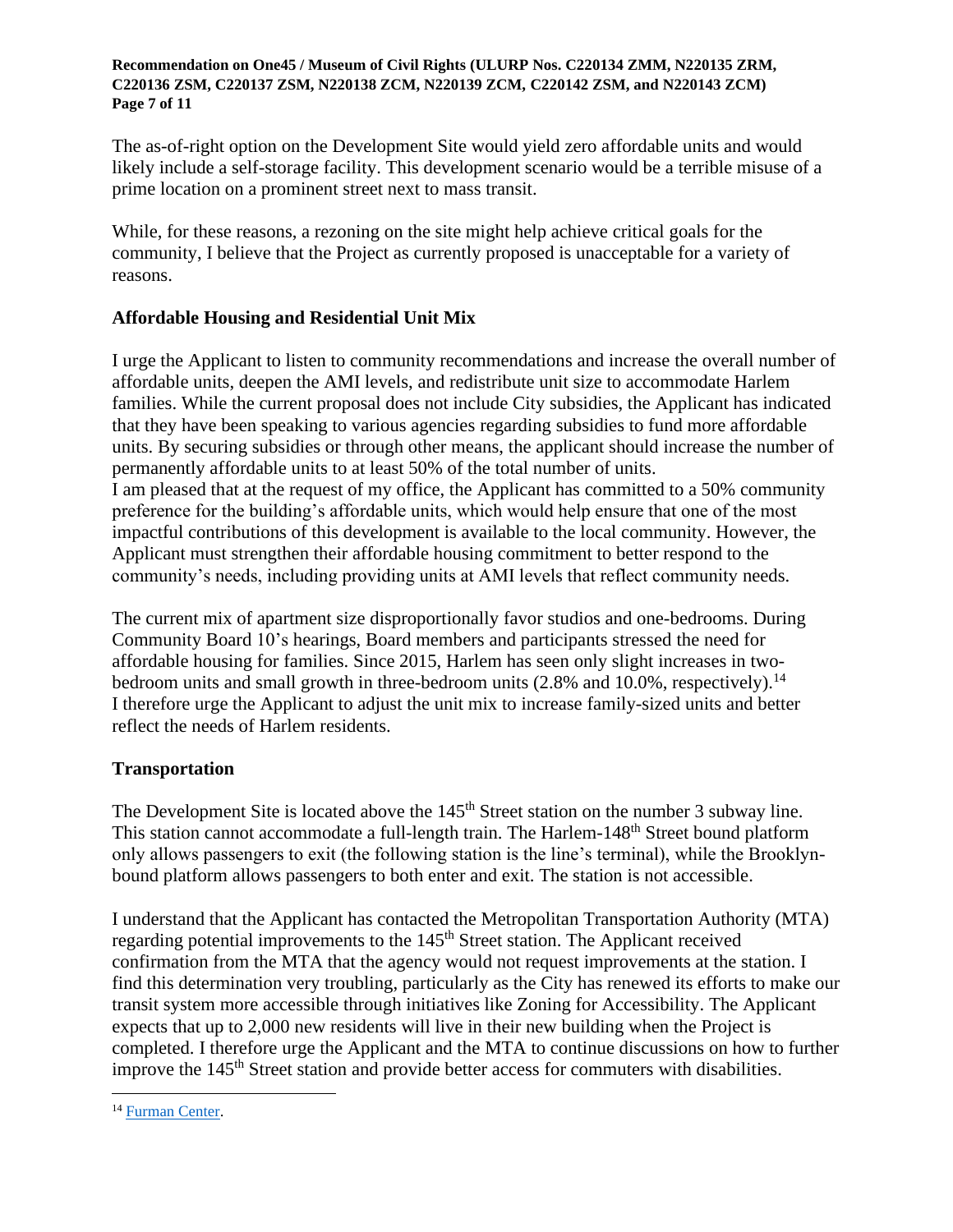#### **Recommendation on One45 / Museum of Civil Rights (ULURP Nos. C220134 ZMM, N220135 ZRM, C220136 ZSM, C220137 ZSM, N220138 ZCM, N220139 ZCM, C220142 ZSM, and N220143 ZCM) Page 8 of 11**

Particularly as the proposed new building starts to lease up their residential and commercial spaces, the Applicant should diligently note how the increase in density contributes to congestion on local streets and public transit, and they should work with the appropriate agencies to implement mitigation measures.

The Applicant requested a special permit in order to reduce the number of parking spots required by zoning. I believe that our city needs to reduce the dependency on vehicles in order to address the climate crisis. However, the Applicant must also have a robust plan for incentivizing alternative modes of transportation among residents, including providing a significant number of spaces for carshare vehicles and bike parking that is situated and designed to be used by residents.

## **Museum**

There are concerns that the proposed Museum of Civil Rights would exacerbate existing transportation and traffic issues around the Development Site. Public hearing attendees noted that idling buses for museum attendants would worsen traffic congestion and exacerbate the area's air quality. Despite numerous requests for the museum's projected attendance, the Applicant has been unable to provide these figures. The Applicant must provide expected attendance for the museum so that the community and the City can fully understand its impacts. The Applicant has also alluded to programming and partnerships that the museum could offer to the community, but there is a lack of certainty on these plans. Moreover, the museum is only slated to get core and shell space and a "below-market rent". The Applicant has provided no detailed plan that ensures the ongoing, financial feasibility of this new institution. Without these commitments and information, it is difficult to assess this component of the proposal.

## **Open Space**

The Project's surrounding community already suffers from limited open space for recreation and the addition of up to 2,000 new residents would only exacerbate the problem. The New York City Department of Parks and Recreation (NYC Parks) currently utilizes portions of Brigadier General Charles Young Park for storage of equipment and NYC Parks vehicles. These two areas of the park total 20,200 square feet (or 0.46 acres). While I understand that there is limited space to park official vehicles, the practice of using what could otherwise be open space as parking must change, especially in an area of the city that lacks significant open and green space. Although the Environmental Impact Statement (EIS) identified open space as one of the factors that would have an adverse impact as a result of the proposed development, the Applicant has only proposed a renovation of an existing playground in Brigadier General Charles Young Park as a mitigation measure. This offer is woefully insufficient. The Applicant must work with NYC Parks and the local community to ensure that areas of Brigadier General Charles Young Park that are currently used for storage and NYC Parks vehicles be open to the community and repurposed for recreational uses.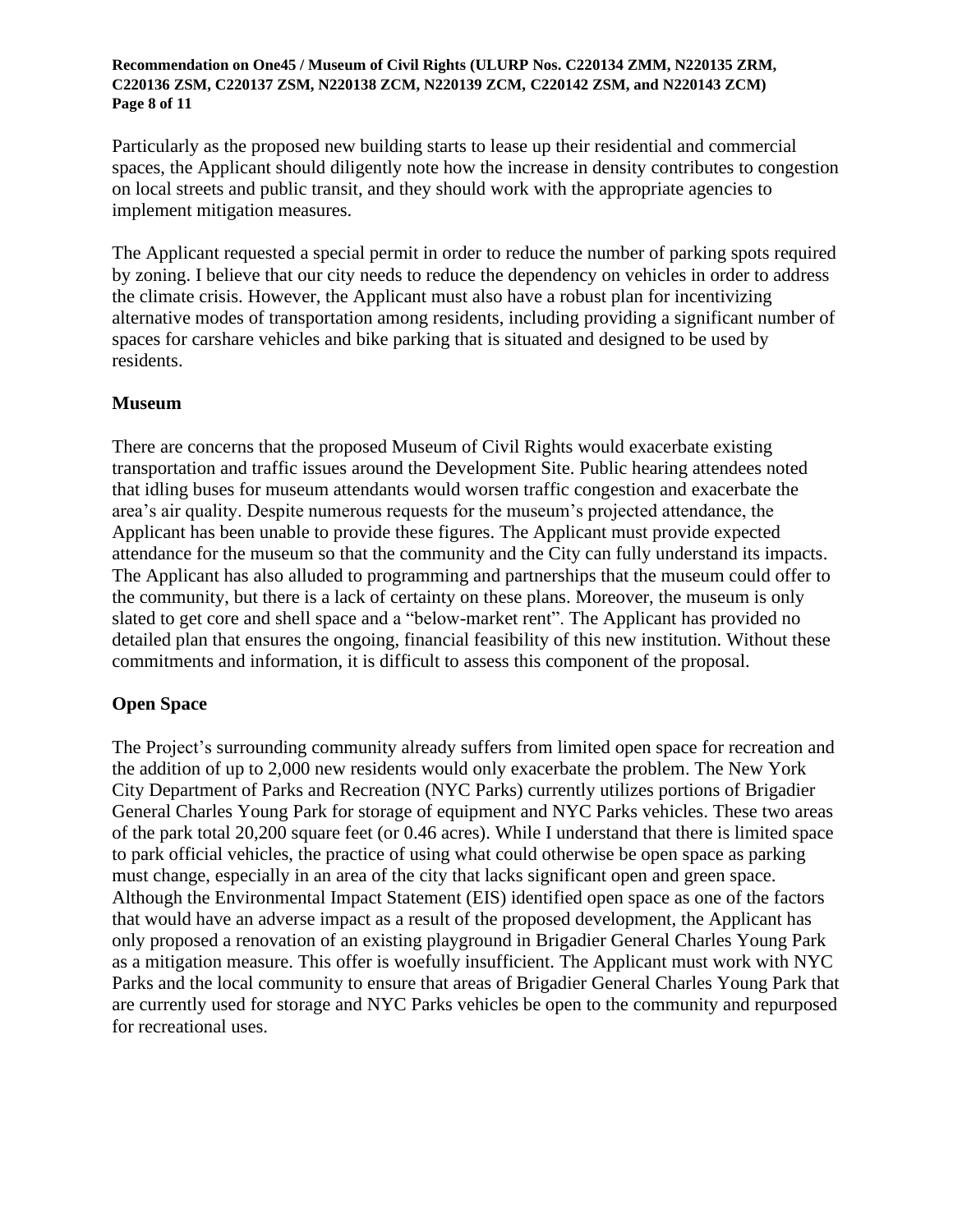**Recommendation on One45 / Museum of Civil Rights (ULURP Nos. C220134 ZMM, N220135 ZRM, C220136 ZSM, C220137 ZSM, N220138 ZCM, N220139 ZCM, C220142 ZSM, and N220143 ZCM) Page 9 of 11**

## **Green Energy District**

The Applicant has proposed a green energy district that would provide cooling and heating not only for the proposed buildings, but also for nearby developments that could, as the Applicant described it, "plug in." This proposal is ambitious, and while I support green energy solutions, I do not think the Applicant has given an earnest representation of the scale and difficulty of achieving what they have proposed.

The Applicant's plan requires geothermal equipment to access groundwater. Other projects in Manhattan were required to dig up to 2,000 feet below ground level to access the water necessary for their geothermal system.<sup>15</sup> The Applicant has not proposed a timeline for implementation of the green energy district, where additional mechanical space for the geothermal systems would be located, or what their strategy is to receive permission to pump water from the Harlem River. Moreover, reintroducing pumped water into the Harlem River at a different temperature is a legally murky proposal. Without details that address these significant issues, this element of the Applicant's proposal is improbable.

## **Banquet Hall/Event Space**

The proposed banquet hall is located on the top floor above the residential units but will contain separate ground-floor access. This arrangement requires that the Applicant apply for a special permit pursuant to ZR 74-744(b) to allow the banquet hall to be located above residential use. I am reluctant to recommend approval of this special permit, and I believe the onus is on the Applicant to explain how this component could provide a substantial public benefit.

There are numerous banquet halls in Harlem that would undoubtedly benefit from additional business as they recover from the Covid-19 pandemic. Three banquet halls are in the vicinity of the Development Site: Dear Harlem, Grand Slam Banquet Hall, and the Alhambra Ballroom. On average, they each provide space for between 100 and 200 patrons (see Table 5). In addition to these ballrooms, there are also the Great Hall at The City College of New York, Harlem Stage, and The Forum at Columbia University. These spaces can accommodate between 438 and 1,000 patrons. The existence of these venues raises serious questions about the need for an additional events space, especially one that requires a variance.

I do not believe that the event space, as proposed, offers a public benefit that is meaningful enough to warrant the special permit. However, I do believe that the space presents the opportunity to provide recreational space to a community that does not have enough of it. The Applicant should embrace this opportunity.

<sup>15</sup> [The New, Green Pride of St. Patrick's Cathedral is Underground.](https://www.nytimes.com/2018/03/14/nyregion/st-patricks-cathedral-geothermal.html)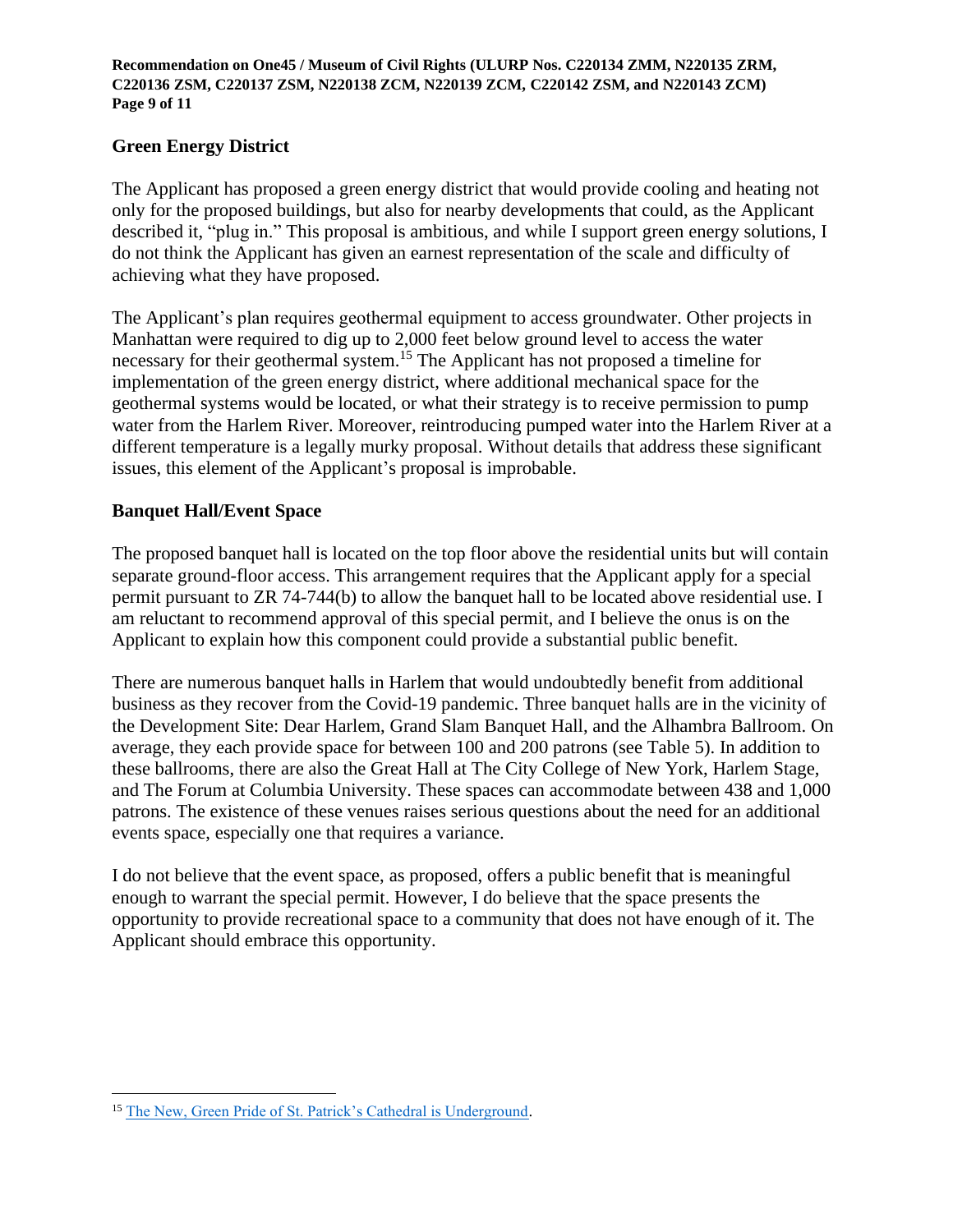**Recommendation on One45 / Museum of Civil Rights (ULURP Nos. C220134 ZMM, N220135 ZRM, C220136 ZSM, C220137 ZSM, N220138 ZCM, N220139 ZCM, C220142 ZSM, and N220143 ZCM) Page 10 of 11**

| <b>Venue</b>               | Capacity    | <b>Distance from</b>           | <b>Demand</b>             |
|----------------------------|-------------|--------------------------------|---------------------------|
|                            |             | <b>Development Site</b>        |                           |
| <b>Grand Slam Banquet</b>  | 180-200     | 1 mile $(20$ -minute walk; 15- | Steady use; slight        |
| Hall                       | patrons     | minutes via public             | recovery since height of  |
| $(3534$ Broadway)          |             | transportation; 10-minute      | pandemic                  |
|                            |             | drive)                         |                           |
| Dear Harlem                | 90 patrons  | 1.7 miles (35-minute walk;     | Opened during             |
| $(238$ West $116^{th}$     |             | 12-minutes via public          | pandemic; less use of     |
| Street)                    |             | transportation; 10-minute      | venue since October       |
|                            |             | drive)                         | 2021                      |
| Great Hall (The City       | 1,000       | 0.9 miles (17-minute walk,     | Frequent use; daily to    |
| College of New             | patrons     | 17-minutes via public          | weekly; closed during     |
| York; 160 Convent          |             | transportation, 7-minute       | pandemic, currently a     |
| Avenue)                    |             | drive)                         | vaccination site          |
| The Forum                  | 438 patrons | 0.9 miles (35-minute walk,     | Newly constructed but     |
| (Columbia)                 |             | 28-minutes via public          | used publicly twice a     |
| University;                |             | transportation [2-seat ride, 1 | year and more             |
| 601 West 125 <sup>th</sup> |             | train + Bx19], 13- minute      | frequently for internal   |
| Street)                    |             | drive)                         | events; closed during the |
|                            |             |                                | pandemic                  |

**Table 5: Existing Event Spaces Near Development Site**

# **Local Hiring and Workforce Development**

The Applicant has indicated that the Proposed Development would create an estimated 1,150 jobs and that half of those jobs would be permanent. Furthermore, they have committed to partnering with Positive Workforce and Nobel Strategies, two organizations that would help with job placement and training, to ensure that 25% of the jobs go to Harlem residents. A contract with Construction and General Building Laborers' Local 79 would ensure an additional 25% of the jobs go to local residents, for a total of 50%. I encourage the developer to honor this commitment to the community and the union.

# **BOROUGH PRESIDENT'S RECOMMNDATION**

Therefore, the Manhattan Borough President recommends **disapproval** of the One45/Museum of Civil Rights proposal **unless the Applicant agrees to meet the following conditions:**

- Ensure that the affordable housing component of the proposed Project reflects the community's needs by increasing the number of affordable units to 50% of the total units; increasing the portion of affordable, family-sized units; and providing units at AMI levels that are appropriate.
- Work with the MTA and DOT to track development's impacts on transportation infrastructure and identify improvements to mitigate congestion.